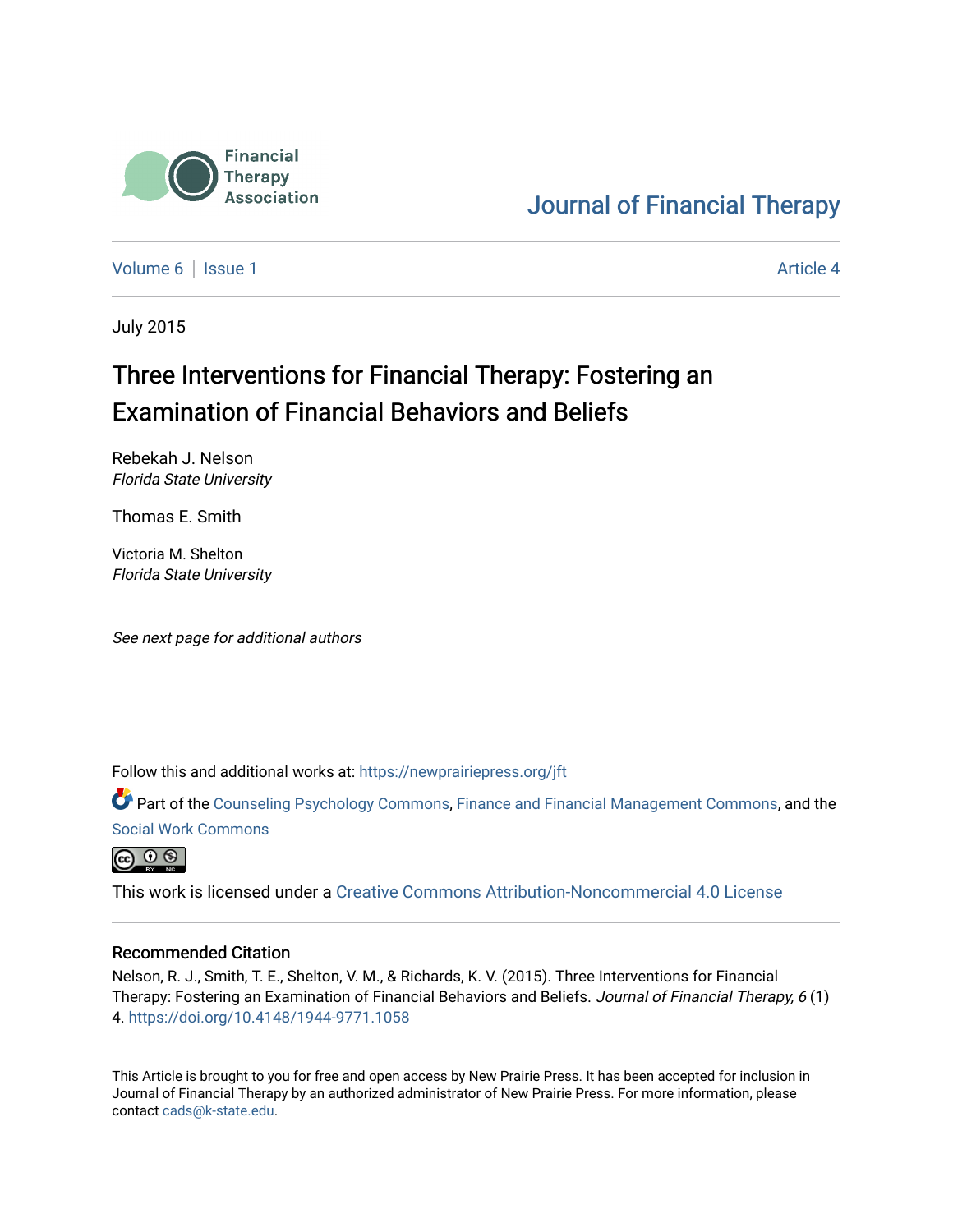#### Authors

Rebekah J. Nelson, Thomas E. Smith, Victoria M. Shelton, and Kristin V. Richards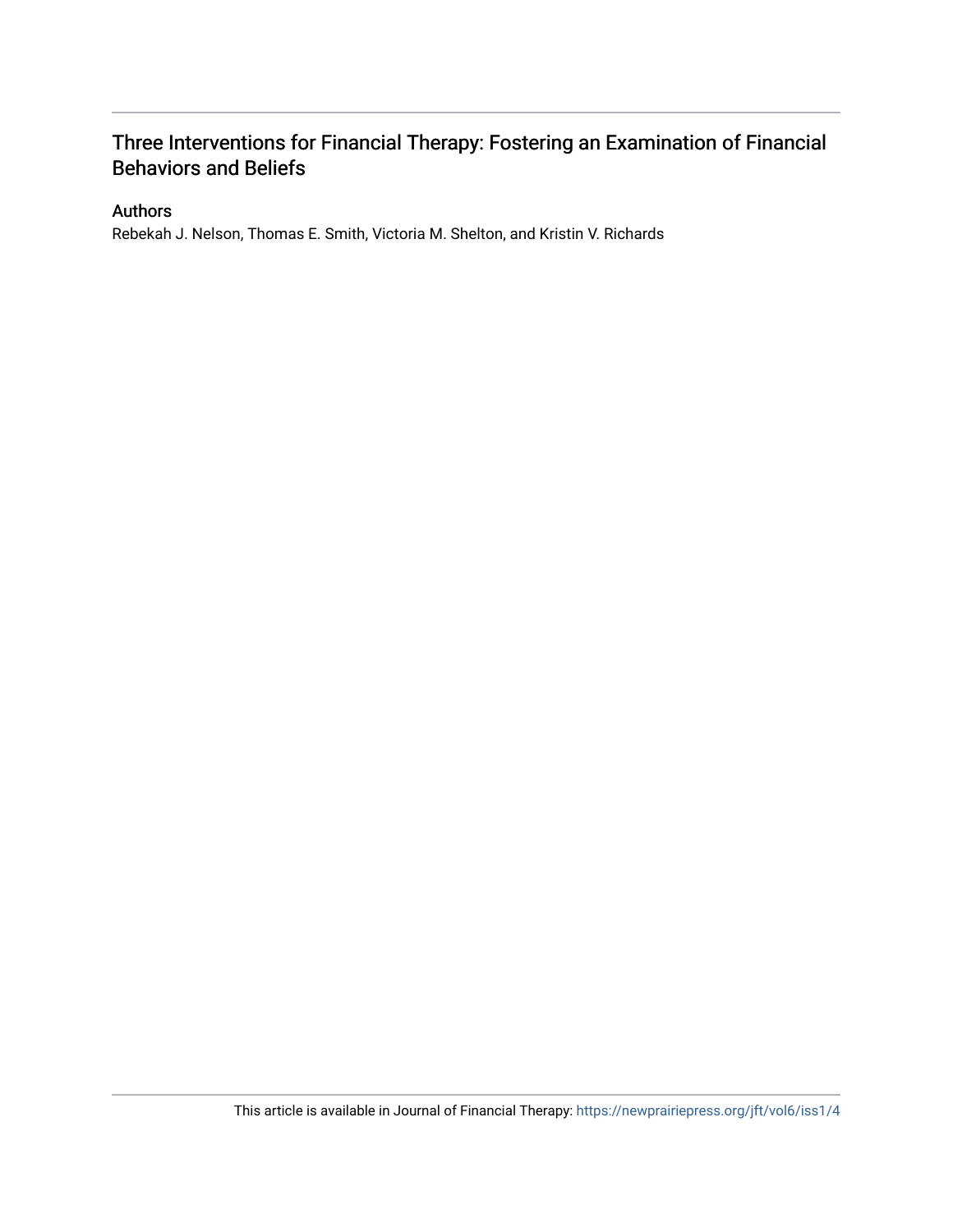Rebekah J. Nelson, MSW Thomas E. Smith, Ph.D. Victoria M. Shelton Florida State University

## Kristin V. Richards, Ph.D. Mississippi Valley State University

Three interventions that address the emotional components of handling finances are proposed. Drawn from a stepwise model of financial therapy, the three interventions introduced here have the specific aim of incorporating the emotional attributes of traditional financial behaviors and beliefs. First, the Financial Genogram identifies family of origin issues that may affect financial behaviors; second, the Financial Landscape intervention is used when emotional stress occurs in collecting and examining financial documents; and third, the Financial Mirror broadens clients' perspectives of their financial behaviors. Issues in future research and implementation of the Five Step model are addressed in treating financially distressed clients.

Keywords: family; finance; financial therapy; five step model; genogram

There has been agreement in the growing field of financial therapy that some type of merging between financial counseling techniques and therapeutic interventions should be used in order to effectively work with financial therapy clients (Ford, Baptist & Archuleta, 2011). Emotions are a key component when considering financial problems (Papp, Cummings & Goeke-Morey, 2009; Anderson, 2005), and financial problems in couples and families tend to be the most intractable to resolve (Papp et al., 2009). From a therapeutic point of view, money and financial management behaviors are often symbolic of emotional needs, such as security, acceptance, and fulfillment (Shapiro, 2007). Financial decisions are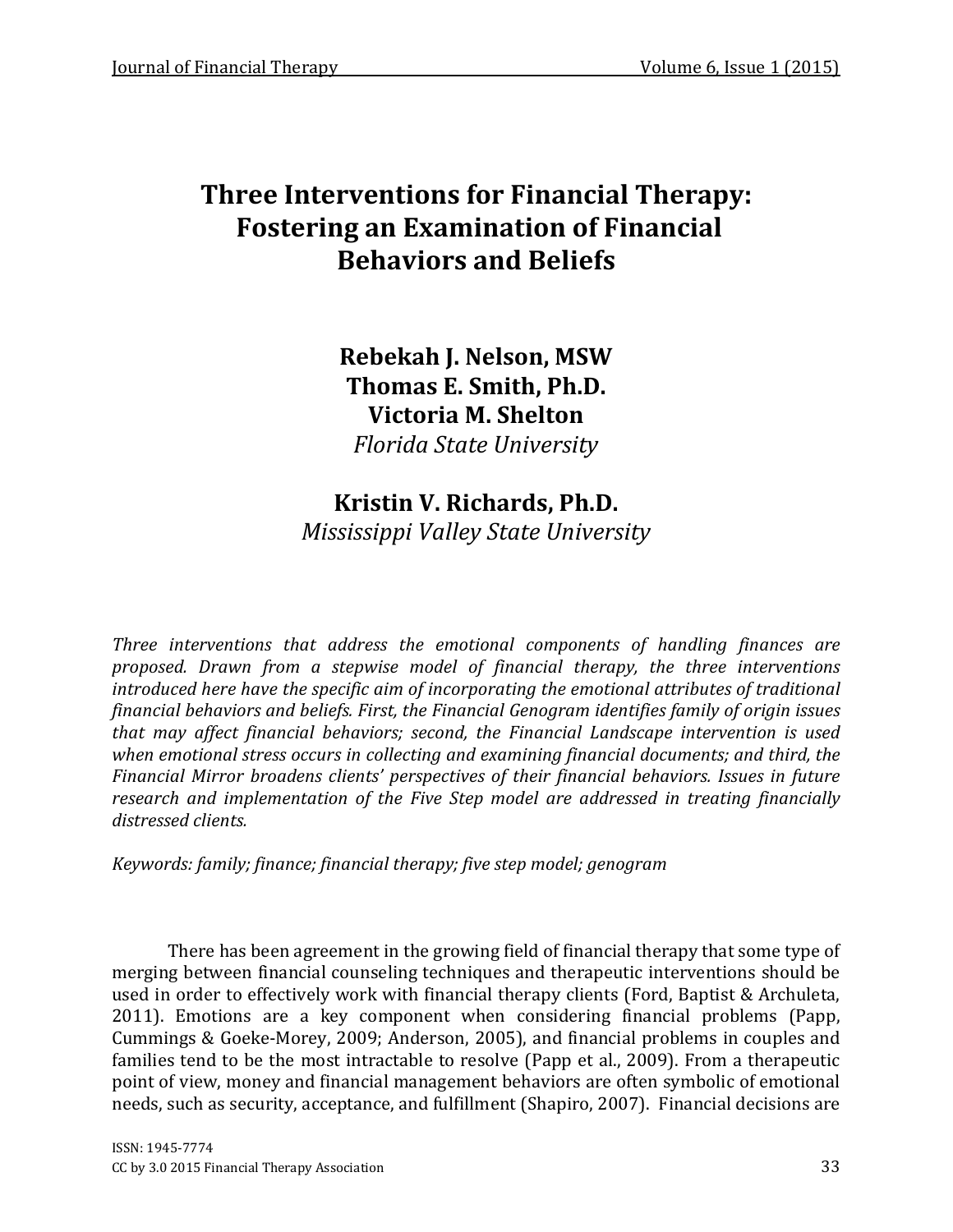frequently made based on emotions, as opposed to well-defined guidelines for financial management and planning (Loewenstein, 2000; Williams & Grisham, 2012). One study found that conflicts about finances was not the most argued about topic between couples (finding that arguments about children, chores, communication, and leisure were more frequent). However, they found that conflicts over finances were most likely to result in negative behaviors and misunderstandings, were more intense and lasted longer, and held more long-term significance to couples than arguments about other topics (Papp et al., 2009). From a financial counseling point of view, there continues to be difference between financial literacy (knowing and understanding matters of personal finance) and financial capability (putting personal finance knowledge into practice) (Johnson & Sherraden, 2007). Additionally, not being financially capable has been found to produce negative effects on the psychological health of individuals comparable to the negative psychological effects produced by experiences of unemployment and divorce (Taylor, Jenkins & Sacker, 2011).

This article identifies three theory-based financial therapy interventions introduced in Financial Therapy: 5 Steps Toward Financial Freedom (Smith, Nelson, Richards, & Shelton, 2012) and the updated edition More Than Numbers: Everyday Financial Therapy (Smith, Shelton, & Richards, 2014). It expands on the explanation of the interventions provided in the intervention manual by describing the theoretical base for each intervention, and then expounds on the types of questions that should be asked when conducting the intervention. This article makes these three key interventions useful for those who have not received extensive counseling and therapeutic training.

## LITERATURE REVIEW

The Five Step Model developed by Smith and colleagues (2012) adapted therapeutic interventions with the goal of treating the emotional components of financial behaviors. It was developed with the belief that the management of personal finances is first and foremost an emotional rather than rational endeavor and sought to adapt therapeutic interventions focused on the emotional components of financial distress (Smith et al., 2012). Their Five Step Model of financial therapy (Want, Need, Have, Do, Plan) consists of psychosocial interventions that help clients work through the emotional issues associated with financial stressors. The three interventions expounded on in this paper (Financial Genogram, Financial Landscape, and Financial Mirror) were chosen because, first, they overtly address the emotional components of healthy financial management and, second, the theoretical base of these interventions was not addressed in the primary text introducing the Five Step Model (Smith et al., 2012). Figure 1 is a diagram of the purpose of each step in the Five Step Model, as well as how the three interventions addressed in this paper (and the theory on which they are each based) fit in the context of the Five Step Model for financial therapy.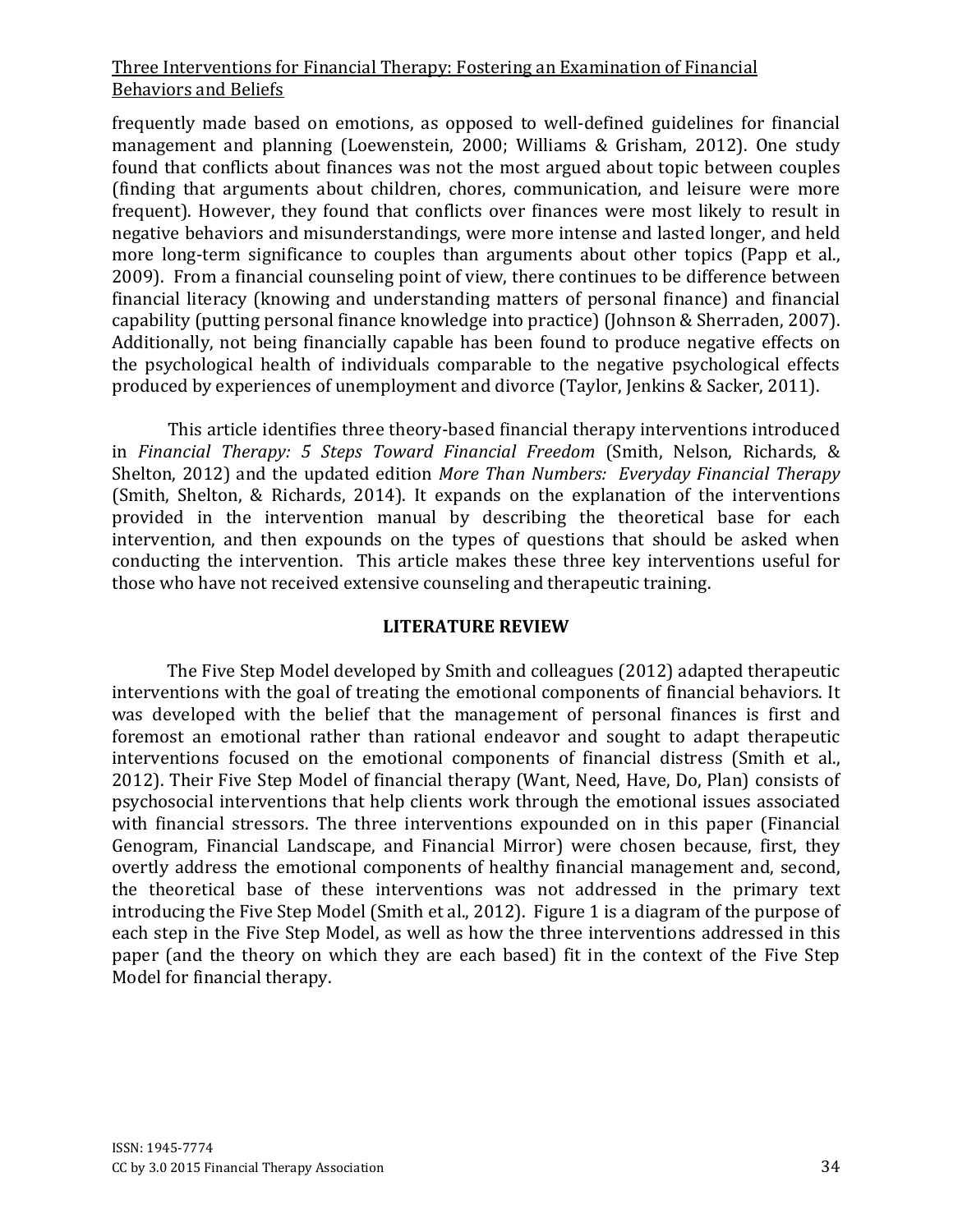#### Figure 1. Three interventions in context of the five steps to financial therapy (Smith, Nelson, Richards & Shelton, 2012)



This article attempts to: (a) further explain the theoretical basis for each of these three interventions, which was not introduced in the primary text, and (b) make the interventions approachable enough that those without extensive therapeutic or counseling training can use them in their financial therapy sessions. This is done by explaining the interventions in detail and elaborating on possible modes of questioning that can be used to help the client explain issues they have experienced in the past or are currently experiencing.

## INTERVENTIONS, THEORIES, AND CLINICAL APPLICATIONS

## The Financial Genogram: Family Systems Theory

One factor that guides adults' responses to financial situations is how financial issues were handled by their parents (Jorgensen, 2010). Financial behaviors of parents, family members, siblings, and even friends affect how people respond to their own financial difficulties. Credit card misuse on the part of a sibling, economic hardships of parents, and overspending or spending money on expensive items on the part of a friend are all examples of financial behaviors that potentially affect clients' beliefs. One tool in examining the effect of early experiences is the introduction of a genogram in financial therapy (Weil, 2009).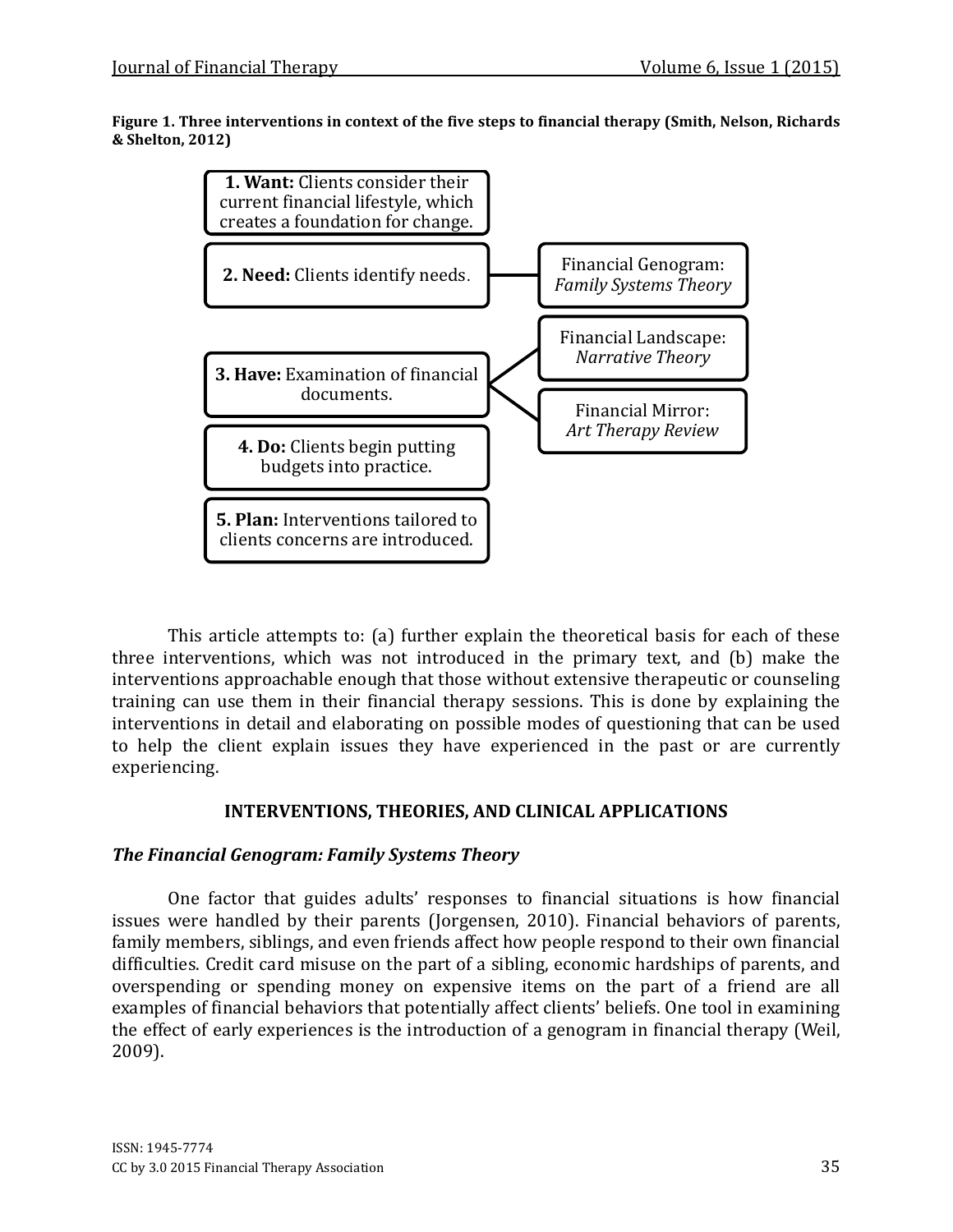A genogram is a visual illustration of the family unit or of influential members of a person's life and is used to summarize complex relationships (Watts & Shrader, 1998). First proposed by Murray Bowen in 1978, it replaced the unwieldy term, "family diagram." Genograms help clients understand and visualize family interactions (Frame, 2000; Thomas, 1998; Kuehl, 1995). They also help clients understand how family dynamics influence their lives (Milewski-Hertlein, 2001). The use of genograms highlights significant factors in a client's early home environment. A genogram consists of interactions among at least three generations of family (Magnuson & Shaw, 2003). Behaviors and occurrences identified in the genogram provide the context of clients' problems.

In drawing a financial genogram, clients are asked to draw their own genogram, starting with the basic layout of family relationships, including parents, siblings, and preferably grandparents. The client then indicates the different financial behaviors of those in the genogram, including whether the person has had economic hardships, an addiction influencing financial behavior, or credit card misuse. Relationship factors are also included in the genogram. For example, parents' financial relationship may be described as healthy, cutoff, or hostile. Incidents of financial infidelity, or when one person hides financial problems from another, are also specified. Clients should also identify other key players in their financial education and lifestyle. This will help clients better understand a more complete picture of influences on their financial perceptions.

A caveat is to not overwhelm clients with the gamut of genogram symbols therapists use. Examples of genogram symbols that may be used when creating a financial genogram can be found in several books addressing the influence of intergenerational family members on future financial beliefs (Smith et al., 2012; Weil, 2009). Clients should also be encouraged to create their own symbols, or simply write out the information, for influential financial behaviors and beliefs not encompassed by the symbols available. While conducting a financial genogram with clients, therapists are encouraged to ask questions about the genogram their clients created. Table 1 lists suggested questions that can be asked of clients while guiding them through the construction and interpretation of their financial genogram. These questions will allow clients to derive patterns and insight.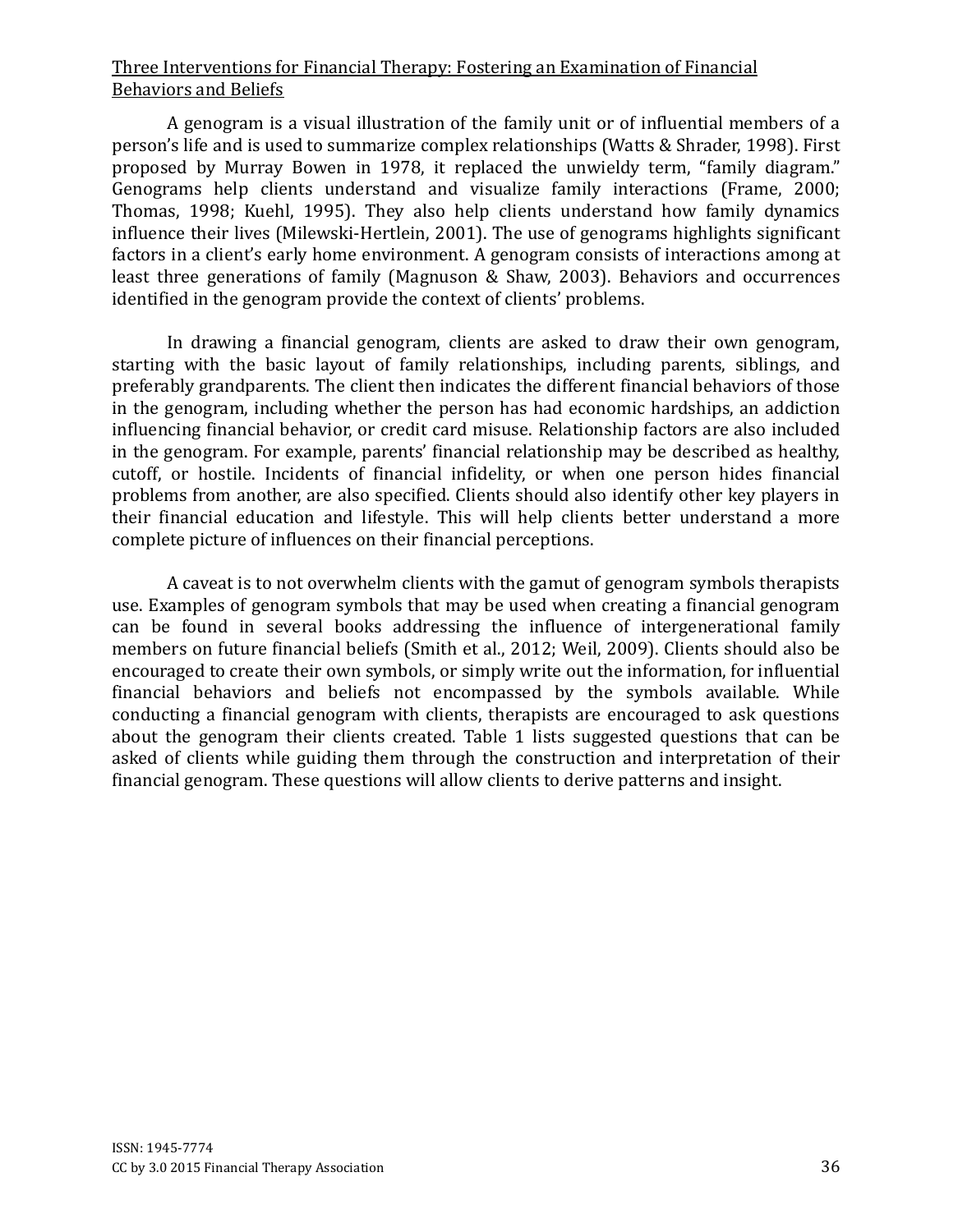#### Table 1

|  | <b>Financial Genogram questions</b> |  |
|--|-------------------------------------|--|
|--|-------------------------------------|--|

#### Family Patterns

- How did your parents handle money? Was one person in charge of the finances more than another?
- How did your grandparents handle money in their relationships?
- Have any historical events (e.g., the recent recession, the Great Depression) affected how your parents/grandparents/etc., handled finances?

#### Financial Obstacles

- What kind of financial difficulties have occurred in your family? Are there some financial problems that have occurred more frequently in your family than others?
- What difficulties do you feel have affected you the most?
- How have you grown/been held back by the financial difficulties your family has faced?

#### • What in your family financial history has affected your use of finances the most?

#### Family Rules

- What are the "messages" members of your family taught you about finances?
- What were the family "rules" about money?
- What financial topics were talked about? What financial topics were not talked about?

## The Financial Landscape: Narrative Therapy

McCoy, Ross, and Goetz (2013) provide readers with a critical and useful integration of financial and narrative therapies. They provide an informed discussion of essential features of the use of narrative therapy in financial therapy. This paper provides clinicians with an operationalized method of helping clients review their financial documents. Such reviews provide a forum by which clinicians can ask questions that highlight client strengths. These questions provide therapists with the opportunity to show exceptions to past errors, and in fact builds the foundation on which clients can feel empowered.

A key component of financial planning is to collect financial documents, such as bills, bank account statements, and even receipts from stores. This is often viewed as a mechanical process: "Collect your financial documents; organize the expenditures that have to be included in the budget; set about writing a budget, and cut out financial expenditures not viewed as necessary." What this process lacks is an examination that gets to the heart of expenditures. If the reasoning behind why purchases are made is not examined, changes in the management of finances may not be implemented. Personal insight into why financial behaviors occur and why certain financial decisions are made is essential to the financial therapy process. This section addresses the development of personal insight into expenditures, and suggests ways to make the collection and examination of documents meaningful.

Narrative therapy provides a useful framework in dealing with the stress and anxiety that accompanies the collection and review of financial documents. In narrative therapy, clients' understanding of their story, or experiences they have had, is analyzed and retold to reduce the magnitude of stressors that stem from the experience. In financial therapy, the Financial Landscape is the story that clients are able to tell from their collection of receipts, bills, and records. This exercise helps clients see the small-picture decisions that make up the larger vision of the financial self. Clinicians help clients tell their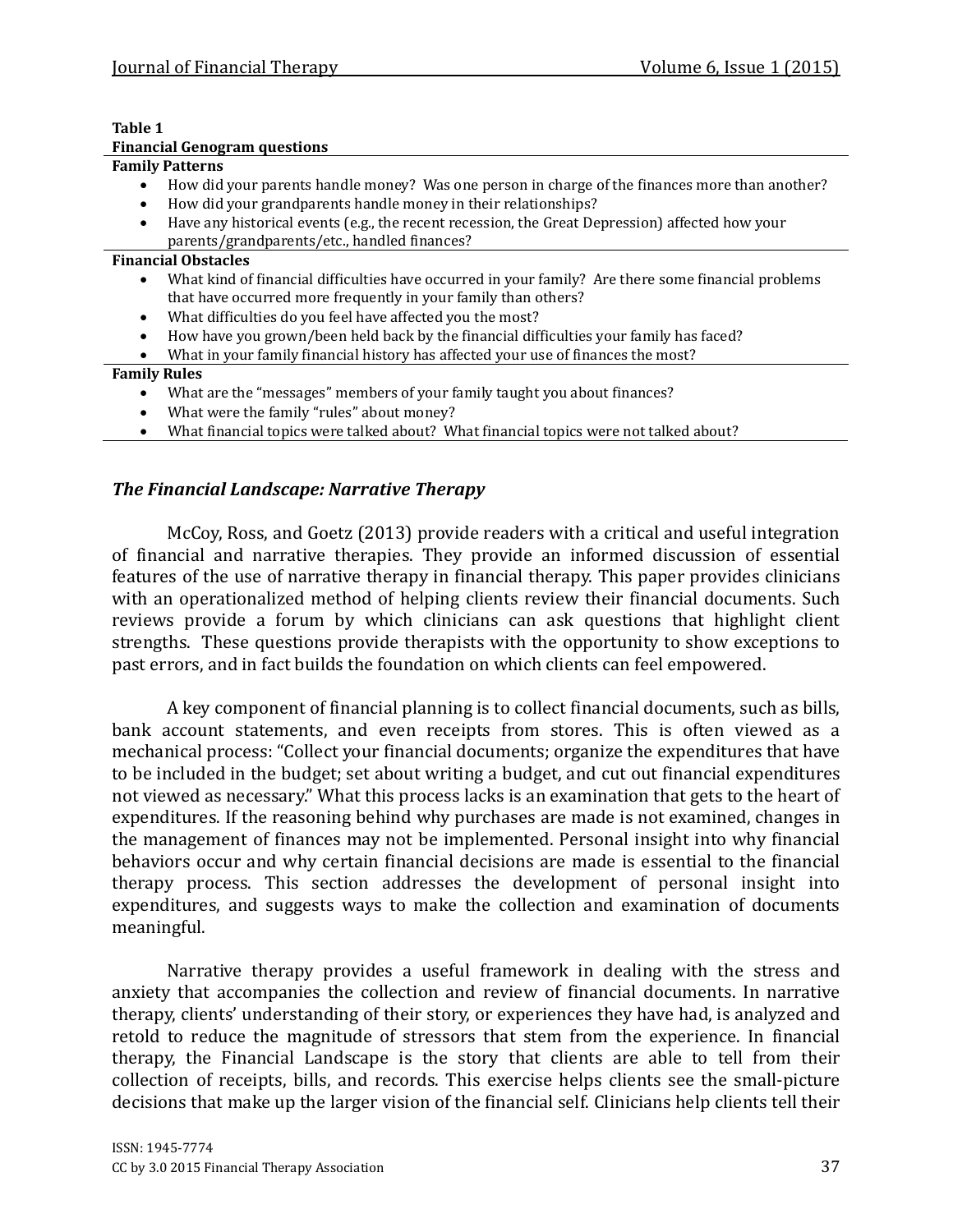story about individual financial decisions, and why those decisions were made. Understanding the heuristics behind financial decisions helps clients develop a sense of ownership over the money spent, and leads the way into making planful decisions in the future.

As an example of painting the Financial Landscape, a receipt from a pet store where the client took their dog to get groomed may elicit the feelings the client has for their pet. Perhaps the client has no children, and the dog is the only comfort he or she has at home. Grocery bills or clothing receipts may encourage the client to talk about how they prefer to buy brand-name products in place of the store brand, because when they were growing up their family could never afford to buy a brand-name cereal or nicer clothing label. Even something as simple as a gas receipt stimulates conversations with the client about the reasoning behind their financial behaviors or beliefs. Why buy gas for your car if it is cheaper to take the bus? Perhaps the time saved driving a car is more important to the client than the expense of putting gas in a car and paying for its upkeep.

Discovering the financial heuristics clients hold can be an empowering experience for them. Understanding the reasoning behind their own financial behaviors, such as purchasing only brand-name products, getting extensive lines of credit on credit cards, or even participating in "shopping therapy" when stressed, can be an enigma to clients. They may not understand why they are doing such things even in the moment they are spending money. Teaching clients to identify financial heuristics on their own allows them the freedom to examine their financial behaviors and take control of their financial management.

The Financial Landscape intervention consists of three steps needed to guide clients through this process. First, clients collect their financial documents, receipts, and bills. Next, documents are brought into therapy and each document is examined for where the money was spent and how much money was spent. At this point, clients are led to identify the heuristics embodied in purchases by analyzing their expenditures, identifying the story behind each one, and explaining why the amount of money that was spent was chosen.

The process of collecting documents can be not only onerous, but also stressful. Seeing how much money goes toward paying off credit card bills, how much money is spent on eating out each month, and even collecting receipts on grocery bills or gas can be intimidating. This is especially true when the client is in debt. The sight of unpaid bills can induce severe stress responses. For this reason, it is critical to support the client through the process of collecting and analyzing financial documents, even when the process seems simple.

Questions can be asked in order to help clients learn to tell their story. Table 2 contains a list of potential questions therapists can ask clients about the receipts, bills, and financial statements they bring in during the Financial Landscape process. As learning to tell the story about financial decisions may be difficult to put into words, asking questions about why the client has spent money on something is extremely important. Some questions may be evocative. These questions encourage clients to defend their financial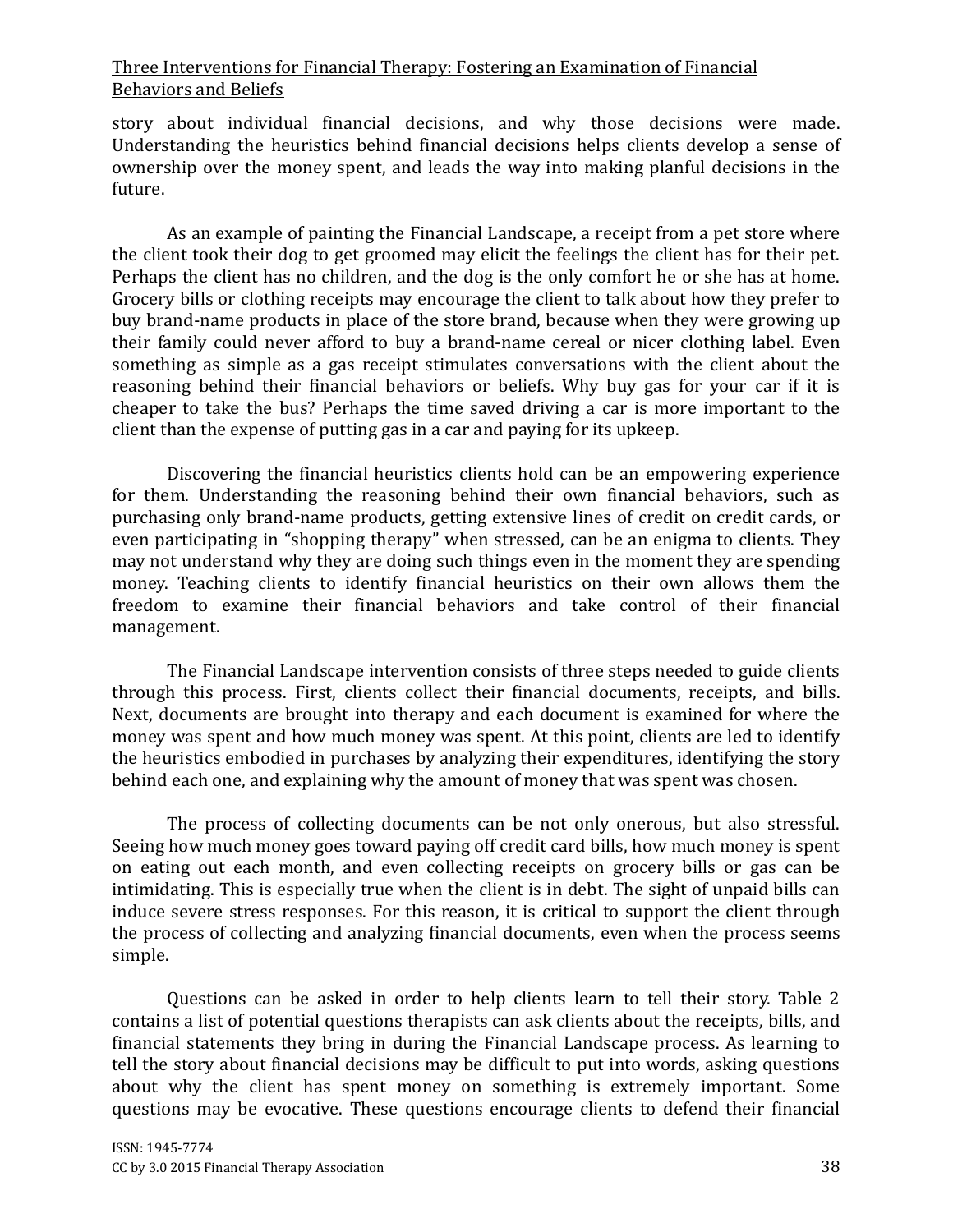decisions in a way that helps them learn to explain the unconscious heuristics behind their purchases.

#### Table 2

## Sample questions for the Financial Landscape

## Generic Questions:

- How does that bill/receipt/financial document describe who you are?
- Why are you spending what you are on 1? Tell me about the times when you did something that isn't showing up on the receipts?
- Can you live without \_\_\_? If you can't, or if you are hesitating to change how much you spend on \_\_\_, tell me why? Why is \_\_\_ important enough to include in your budget?
- If you were to spend significantly less on \_\_\_, what does that say about who you are?
- If you were to spend significantly more on \_\_\_, what does that say about who you are?
- How would changing the amount of money you spend on change how you perceive yourself? Would it make you feel less/more worthwhile?
- How can you separate yourself from being called "spendthrift?" What adjectives would you use to characterize yourself?
- During the last 6 months, what events have happened that show you have been smart with the way you have spent money?

#### Specific examples of how questions can be applied to budget items:

- Why spend \$50 a week on gas? Riding the bus is cheaper. Why do you choose to spend money on gas instead of riding the bus? Instead of walking? Instead of carpooling?
- Why spend \$200 a week on food? There are much cheaper brands or types of food you could purchase instead. When was the last time that you bought cheaper brands? Does that give you evidence that you are in charge of your finances?

## The Financial Mirror: The Art Therapy Review

While the Financial Landscape is focused on the "small picture," in which clients are given the opportunity to examine their beliefs about individual expenditures, the Financial Mirror offers clients the opportunity to review their entire financial self. This process allows clients to pinpoint financial gaps or problematic financial behaviors in their overall finances. It is essential in the course of financial therapy, as conducting a complete review of problematic financial behaviors and their accompanying emotional distress has been identified as a significant issue in learning better financial management skills (Williams & Grisham, 2012).

The Financial Mirror is based on a process in Art Therapy known as the Art Therapy Review (Art Therapy, n.d.; Rubin, 2001). At the termination phase of art therapy, clients are led to review all of the art they have created while in treatment. Art pieces are posted on a wall and clients are encouraged to review the art they crafted in chronological order. Viewing all of their artwork in a timeline and all at once, as a type of collage, has a therapeutic effect on clients (Rubin, 2010; Ulman & Dachinger, 1975). It allows clients to review the progress and discoveries they have made about themselves during their therapeutic experience. As Marshall (2007) explains, new meaning is derived from a subject when that subject is presented visually. The review process is not meant to teach clients something new. Rather, its purpose is to encourage and create insight. Creating art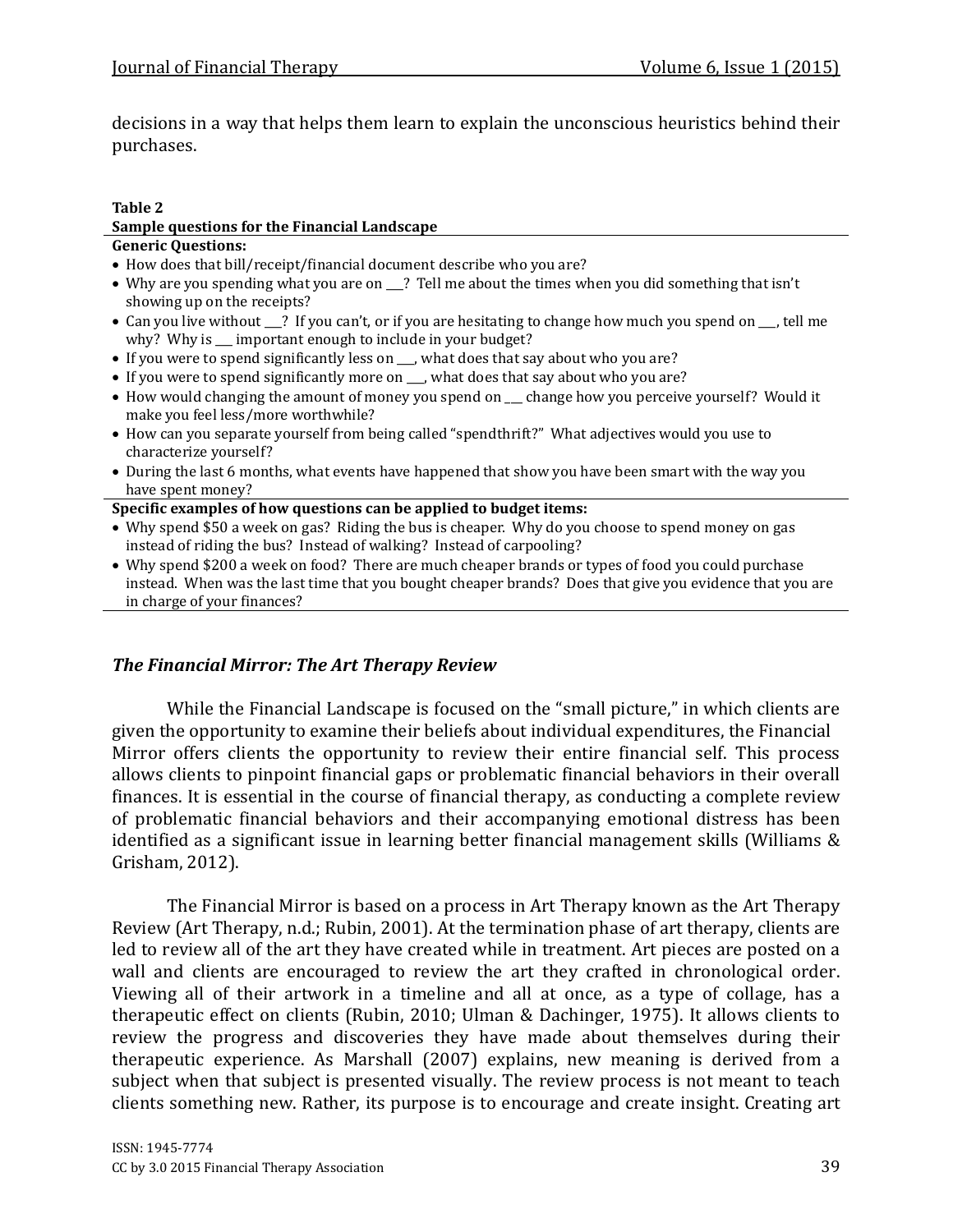in the art therapy process has been called a creative way to communicate feelings and thoughts, as well as a way to foster confidence in decision-making abilities (Anderson & Barnfield, 1974).

Likewise, in the creation and manipulation of the Financial Mirror, financial therapy clients are led through an overview of all the financial decisions they have made in the past and are guided to review how they would feel about their financial selves if changes were made to their Financial Mirror. The information presented is processed in the brain in a different way when financial behaviors and beliefs are viewed in the context of a "mirror" on the wall, rather than simply numbers in a budget (Marshall, 2007). The experience of seeing your financial behavior in the context of a "mirror" creates a new understanding of the financial "self" and can have a powerful effect on clients' perceptions of themselves and how their financial behaviors are actually affecting them.

The Financial Mirror is constructed by clients. Therapists give the client a mediumsized cork board, poster board, or even just a section of wall, along with tape or pins. Clients are then asked to gather their financial documents and, in any fashion they prefer, post their financial documents in the allotted space. Some clients may organize their documents in a particular way. Others may post them with no organization. Encourage clients to post their receipts and bills any way they would like. Note that if clients attempt to hide documents they do not want to see, the therapist should keep those documents in mind. They will need to be brought forward and addressed. Once the documents have been posted, therapists ask clients questions about their Financial Mirror to help clients reflect on the financial decisions they have made, and how satisfied they are currently with their Financial Mirror. Clients are also asked questions about how making changes to their Financial Mirror would make them feel. Table 3 illustrates questions that can be asked in the process of conducting a Financial Mirror exercise with clients.

#### Table 3

#### Reflection questions for the Financial Mirror

- Reflect on what the mirror says about you financially.
- If these were the finances of someone else, what could you say about this person just by looking at their mirror?
- What is scary about what you see in the mirror?
- I noticed the  $\Gamma$  (receipt, bill, etc.) is hidden behind others. How would bringing it forward change your feelings about what you see in the mirror?
- What is the one thing that makes the mirror the most difficult to look at?
- What about the mirror makes you happy, or makes you feel secure?
- If you could take one (two, three, etc.) things off the mirror right now, what would they be?
- What is missing from what you see in your mirror? What do you want to be spending money on, but cannot because of other things (like debt, bills, etc.) taking up space in the mirror?
- What would your perfect financial mirror look like?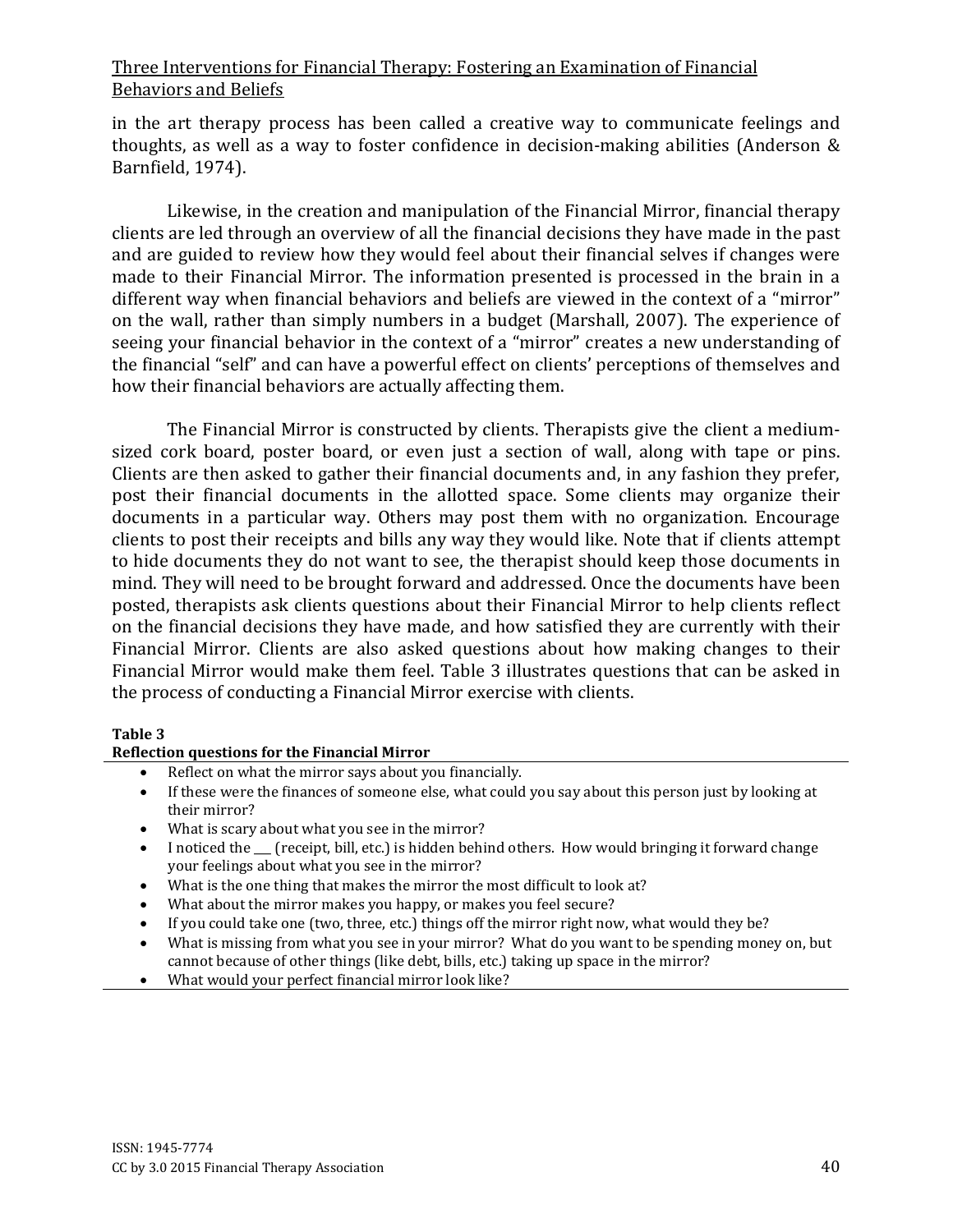## DISCUSSION

 There is a critical need for therapists and treatment providers who wish to assist clients in addressing their financial difficulties. These treatment providers first must recognize the emotional components of financial management. Without an understanding of the emotions that influence financial behaviors, implementing and maintaining changes to financial management may be more difficult. Those who continually experience financial distress may only sustain changes in their financial lifestyle when an understanding of how feelings and emotional needs influence their decision-making processes. The application of the three interventions from this article and the Five Step model as a whole may make the difference for many clients in maintaining financial changes over the long-term because they address the emotional components attached to financial decision-making processes.

The interventions introduced in this paper can be used in an academic setting with students in both the counseling and financial advisor fields. First, the three interventions could be integrated into counseling practice classes. This will help counseling students develop an understanding of basic interventions that can be used with financially distressed clients, and will also give them the confidence needed when discussing personal issues related to finance with their clients. Alternatively, the theoretical background, intervention purpose and process of the interventions have been described in detail here in order to allow the interventions to be used by those unfamiliar with counseling techniques, so that they can also be used by financial advisors when working with clients.

Case studies testing the effectiveness of the three interventions described in this article and the complete Five Step model are currently underway (Smith et al., 2012). Future research should test the effectiveness of the Five Step model and compare it to teaching financial literacy skills, as well as other financial therapy models that have been developed. Testing the Five Step model in couple's therapy and in a group therapy format would also help improve the application of the model in multiple settings. Studies should also test the distal impact of the Five Step model in order to understand its importance in maintaining positive financial behaviors.

## **CONCLUSION**

The interventions introduced in this paper are examples of how therapy and treatment can be tailored to help clients with financial management issues. They also provide an example of how using an integrated theoretical perspective can be used to develop effective financial therapy models. Treating financial problems may be a matter of learning budgeting skills, increasing savings, and learning investment techniques. For many individuals, however, an examination of the emotional relationship between a person and their finances may be required for optimal behavioral change. Further research may suggest that effective financial therapy models will address both the financial and emotional components that contribute to problems with financial capability. This paper provides three simple interventions that are geared toward that end.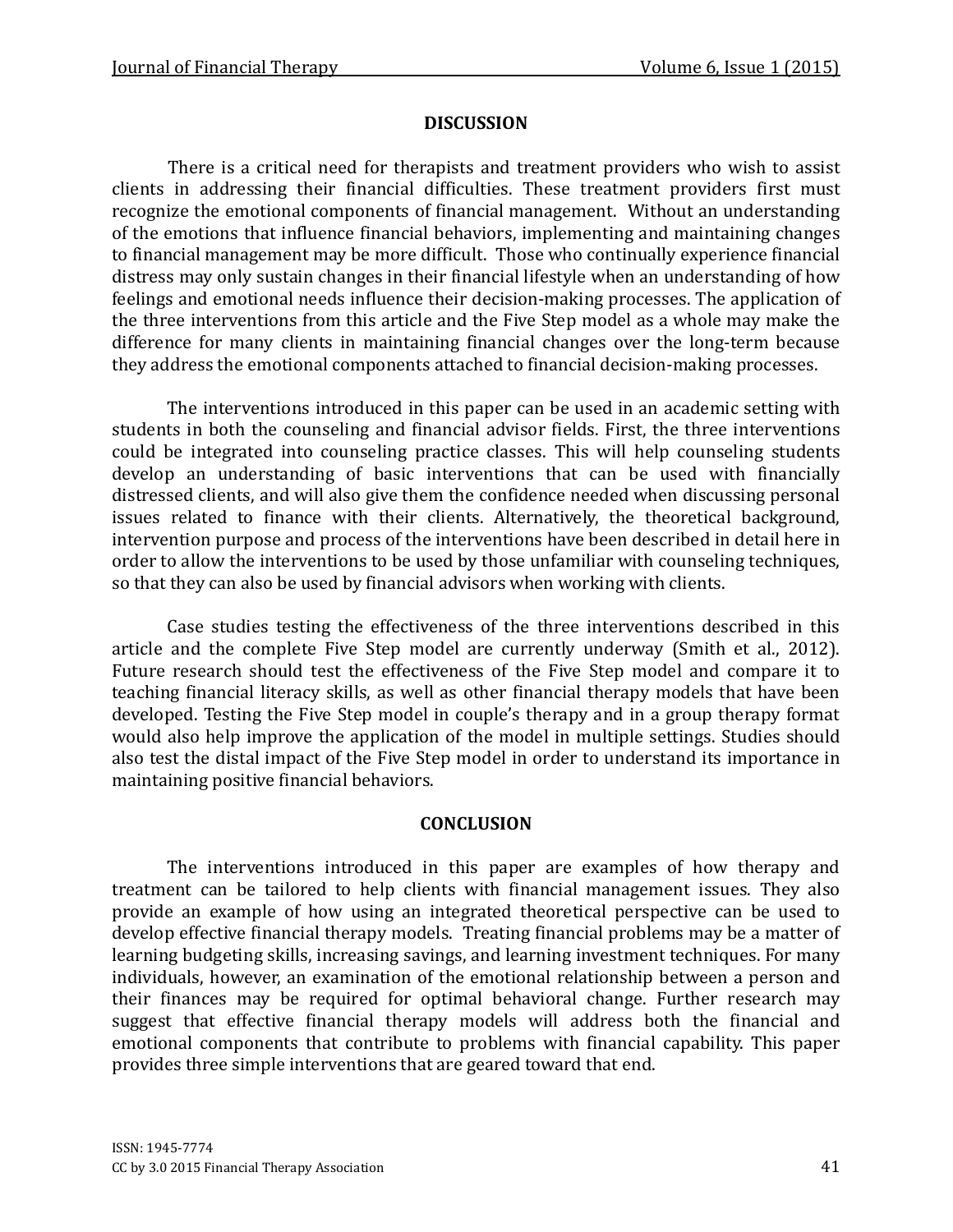## **REFERENCES**

- Anderson, F., & Barnfield, L. (1974). Art especially for the exceptional. Art Education, 27(4/5), 12-15.
- Anderson, J. D. (2005). Financial problems and divorce. Journal of Divorce and Remarriage, 43(1/2), 149-161.
- Art Therapy (n.d.). Retrieved from

http://www.macalester.edu/academics/psychology/whathap/ubnrp/aesthetics/th erapy.html

- Bowen, M. (1978). Family therapy in clinical practice. New York: Jason Aronson.
- Ford, M. R., Baptist, J. A., & Archuleta, K. L. (2011). A theoretical approach to financial therapy: The development of the Ford Financial Empowerment Model. Journal of Financial Therapy, 2(2), 20-40.
- Frame, M. W. (2000). The spiritual genogram in family therapy. Journal of Marital and Family Therapy, 26(2), 211-216.
- Johnson, E., & Sherraden, M. S. (2007). From financial literacy to financial capability among youth. Journal of Sociology and Social Welfare, 34(3), 119-145.
- Jorgensen, B. L. (2010). Financial literacy of young adults: The importance of parental socialization. Family Relations, 59(4), 465-478.
- Kuehl, B. P. (1995). The solution-oriented genogram: A collaborative approach. Journal of Marital and Family Therapy, 21, 239-250.
- Loewenstein, G. (2000). Emotions in economic theory and economic behavior. Preferences, Behavior, and Welfare, 90(2), 426-432.
- Magnuson, S., & Shaw, H. E. (2003). Adaptations of the multifaceted genogram in counseling, training, and supervision. The Family Journal: Counseling and Therapy for Couples and Families, 11(1), 45-54.
- Marshall, J. (2007). Image as insight: Visual images in practice-based research. Studies in Art Education, 49(1), 23-41.
- McCoy, M. A., Ross, D. B., & Goetz, J. W. (2013). Narrative financial therapy: Integrating a financial planning approach with therapeutic theory. Journal of Financial Therapy, 4(2), 22-42.
- Milewski-Hertlein, K. A. (2001). The use of a socially constructed genogram in clinical practice. The American Journal of Family Therapy, 29(1), 23-38.
- Papp, L. M., Cummings, E. M., & Goeke-Morey, M. C. (2009). For richer, for poorer: Money as a topic of marital conflict in the home. Family Relations, 58, 91-103.
- Rubin, J. A. (2001). Approaches to Art Therapy. New York: Taylor & Francis.
- Rubin, J. A. (2010). Introduction to art therapy: Sources & resources. New York: Taylor & Francis.
- Shapiro, M. (2007). Money: A therapeutic tool for couples therapy. Family Process, 46, 279- 291.
- Smith, T. E., Nelson, R. J., Richards, K. V., & Shelton, V. M. (2012). Financial therapy: 5 steps to financial freedom. Southeastern Professional Books: Tallahassee.
- Smith, T. E., Shelton, V. M., & Richards, K. V. (2014). More than Numbers: Everyday Financial Therapy. Southeastern Professional Books: Seattle, WA.